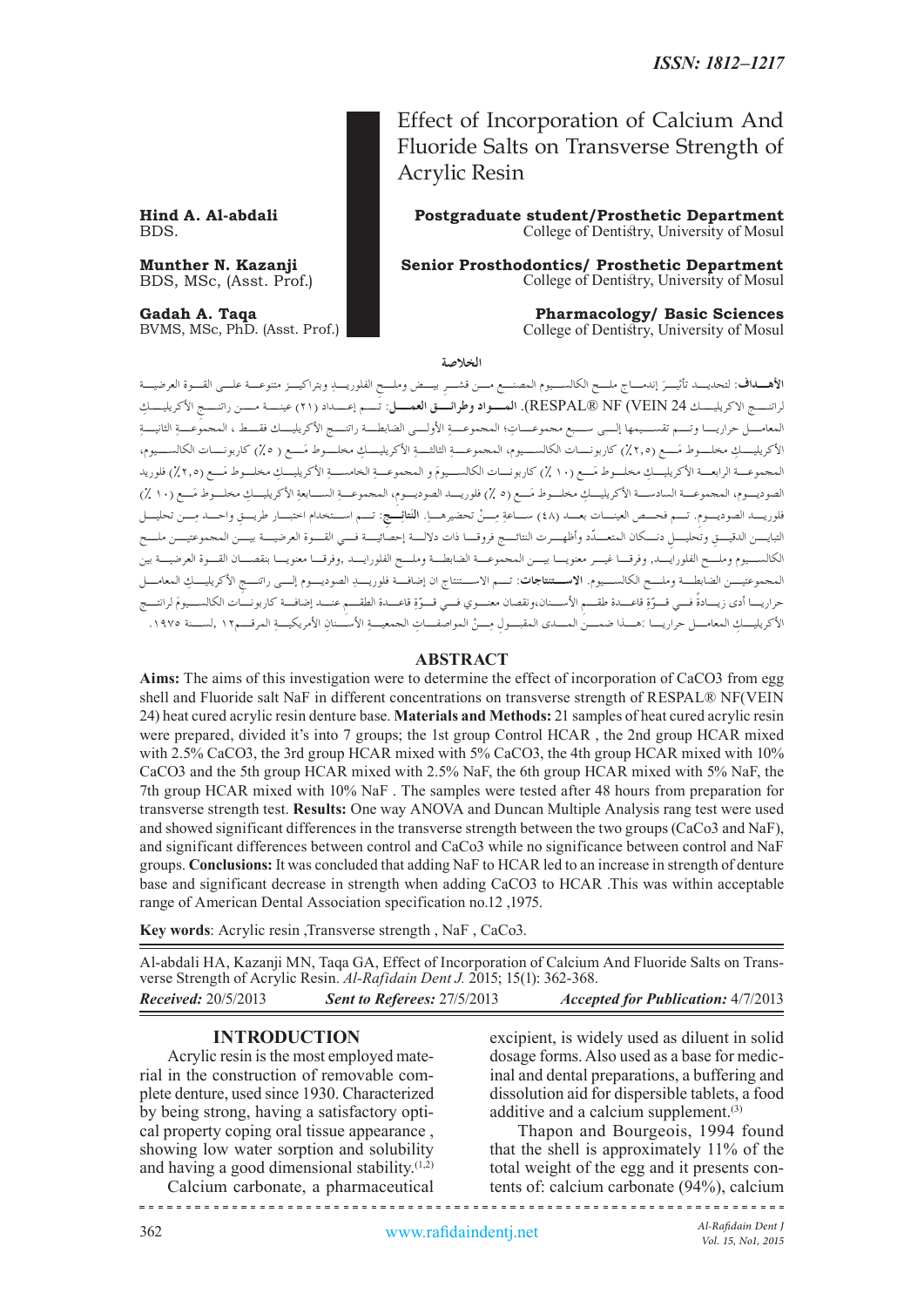*Effect of Incorporation of Calcium And Fluoride Salts on Transverse Strength of Acrylic Resin* 

phosphate (1%), magnesium carbonate (1%) and organic substances (4%). So, egg shell is a rich source of mineral salts, mainly calcium carbonate.(4)

Fluoride salts are used to enhance the strength of teeth by the formation of fluorapatite, a naturally occurring component of tooth enamel. $(5,6)$ 

Administration of sodium fluoride and calcium carbonate produce an increase in bone mass and is a useful adjunct treatment for patients with multiple myeloma. $(7)$ 

The transverse (flexural strength) of a material is a measure of stiffness and resistance to fracture. The transverse strength of poly methylemethacrylate is a very important mechanical property.<sup>(8)</sup> The incidence of denture fracture might occur both outside and inside the mouth. $(9)$  Outside the mouth, the fracture occurs due to impact if the denture is dropped "impact failure".(10) Inside the mouth occlusal forces may also cause fracture "fatigue failure" like midline fracture that may occur as a consequence of flexural fatigue which results from cycling deformation of denture base during function<sup>(9)</sup>. The fatigue failure is more common than impact failure.<sup>(11)</sup>

The transverse strength of HCAR was considerably enhanced by including either metal wires or glass fibers. It has been long hypothesized that the addition of synthetic fibers to the monomer-polymer mixture may strengthen the resultant acrylic resin $(12)$ .

Therefore , the present study was undertaking to: Evaluate the effect of incorporation of Calcium salt CaCO3 from egg shell and Fluoride salt NaF on transverse strength of RESPAL® NF(VEIN 24) heat cured acrylic resin denture base.

# **MATERIALS AND METHODS**

Preparation of CaCo3 powder : All chicken eggshell used in this study is from the local markets . Egg casings were removed for internal crust then cover was lifted lining of the peel and then wash away the chaff very well to be sure to remove the cover lining and dried . white eggshell grind by coffee grinding and purification by Brevettato Seeve  $(100\mu m,$  Bergamo, Italy), to nano particles by adding to 100ml of water and filtering by Whitman filter paper no.6 (wet strength 115, England )slow retention producing fine crystals . Then, dried and sterilized by autoclave 1hr. at 125 °C and finally calcium carbonate crystals white powder produced.(3)

Sodium fluoride: NaF(99.99%) (Aldrich chemical company ,USA) powder chemical compound obtained from laboratory of College of science /chemistry department of Mosul university.

Preparation of samples: Preparation of samples by cutting hard elastic foil 2.5mm thickness into plastic Specimens 65mmxl0mmx2.5mm length, width and thickness respectively according to American Dental Association specification no.12,1975, Flasking was done by mixing in ratio of 28 -32 ml of water:  $100 \text{ gm}$  of stone<sup>(13)</sup>, and poured in lower half of the flask and vibrated. A slurry of stone was applied to one surface of the plastic specimens and placed over the stone in the flask to prevent incorporation of air between the stone and plastic. After the stone was set, a separating medium was applied over the stone, and then the upper half of the flask was placed over and filled with stone (Figure (1)).



Figure (1): lower half of flask with plastic specimens 

*Al-Rafidain Dent J Vol. 15, No1, 2015*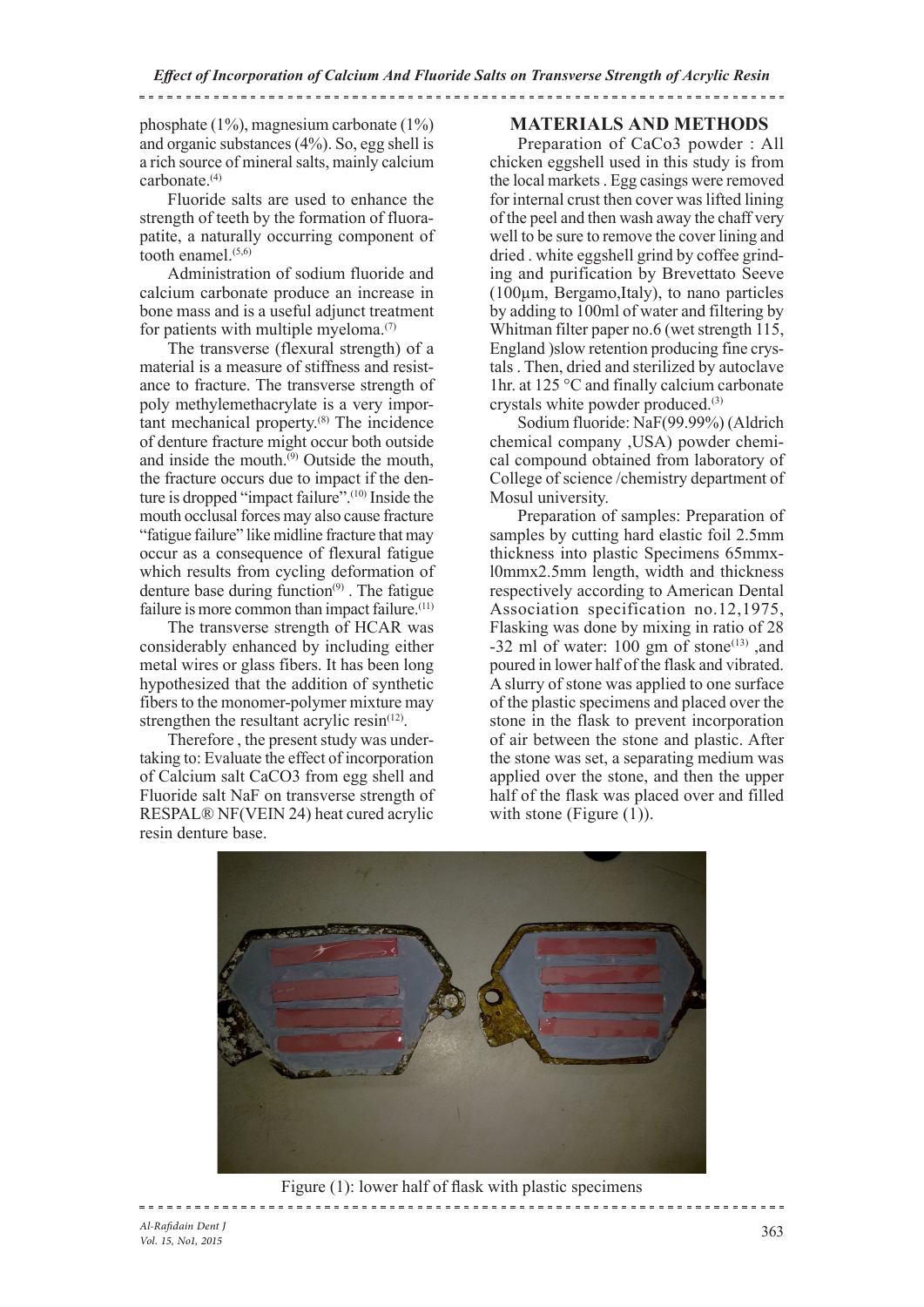After complete setting of the stone, the two halves of the flask were opened and the plastic specimens were removed. After drying, a separating medium was applied to both halves of the flask . Packing accomplished by applying the polymer to the monomer of the RESPAL heat cured acrylic resin which was placed in a glass jar and mixed together in a ratio of 3:1 by weight according to the manufacture instruction. The experimental groups of heat cured acrylic resin with additive have been prepared by mixing powder polymer:(18) 50gm polymer with 1.5gmCaCO3 for 2.5% and 50 gm polymer with 2.5gm CaCO3 for 5% and 50gm polymer with 5gm CaCO3 for 10% with monomer liquid together in glass jar 3:1 by weight, using Sensitive Digital Electrical Balance (A&D Gx-200 , Japan). This was repeated for NaF. After the mixture reached dough stage,

it was applied in the moulds overfilled and then a polyethylene sheet placed above the acrylic for trial packing. The flask was put under hydraulic press between 1250-2000 psi , and left for 15 minutes before curing.  $(1,14,15)$ 

Curing was carried out by placing the clamped flask in the thermostatically controlled water bath for 1 hr at 74°C then 1/2 hr at 100°C, according to the manufacture instruction. After the completion of curing flasks were allowed to bench cool for 30 minuts.<sup>(16)</sup> The acrylic specimens were removed from their stone moulds. Then, finished and polished .Three samples with dimensions of  $65x10x2.5 \pm 0.03$  mm ADA Specification no. 12, 1975 (Figure (2)) were prepared for each concentration of CaCO3 and NaF ,then the specimens were stored in distilled water at  $37^{\circ}$ C $\pm$ 1 in the incubator for 48 hrs for conditioning.(1)



Figure (2): The prepared samples.

#### **Transverse Strength Measurement Test**  The test was applied by using Digital

Electronic Force Gauge (Amada, Japan)

(Figure (3)) a three points bending on an instron testing .



Figure (3): The prepared samples.

The device was supplied with a central loading plunger and two supports, with polished cylindrical surfaces of 3.2 mm in diameter and 50 mm between supports. The supports should be parallel to each other

and perpendicular to the central  $line^{(17)}$ . The tests were carried out with cross head speed of 5mm/min. The test samples held at each end of the two supports, and the loading plunger placed mid way between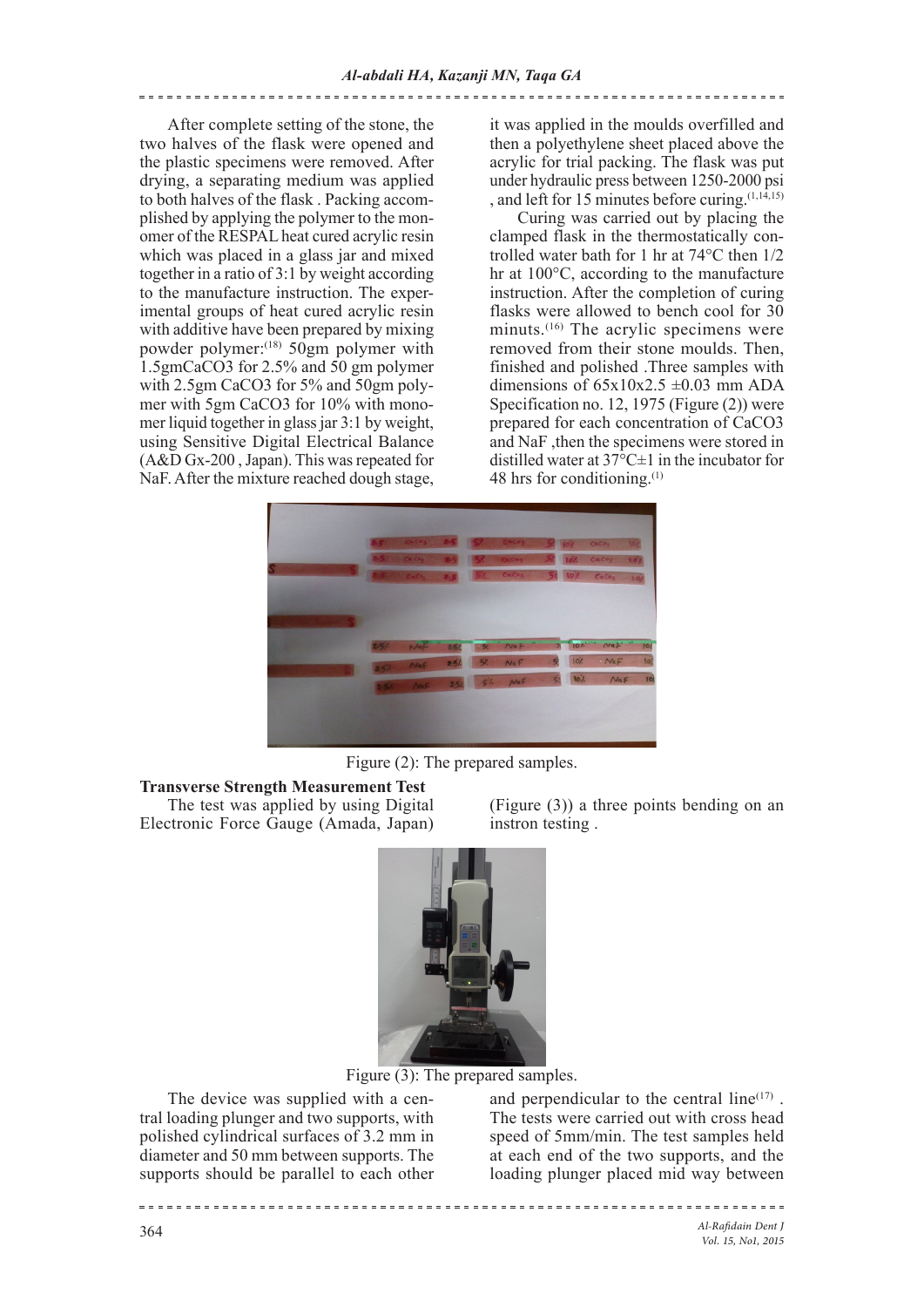*Effect of Incorporation of Calcium And Fluoride Salts on Transverse Strength of Acrylic Resin* 

## the supports, the samples were deflected until fracture occurred. The transverse strength was calculated using the following equation $(15)$ :

$$
S = 3PI / 2bd^2
$$
, N/mm

- $S =$  transverse strength
- $P =$  maximum force exerted on specimen  $(N)$
- $I =$  distance between supports (mm)
- $b = width of specimen (mm)$
- $d =$  depth of specimen (mm)

# **Statistical Analysis**

The following statistical methods were used to analyse and assess the results via SPSS V. 11.5:

- 1. Descriptive statistics include mean  $\pm$ standard deviation values.
- 2. ANOVA and Duncan multiple range test were used. The statistical results were

considered significant at  $p \leq 0.05$ . **RESULTS**

The Mean and Standard deviation of transverse strength for the first group control HCAR  $(164.400 \pm 17.7584 \text{ N/mm})$ , the 2nd group HCAR mixed with 2.5% CaCO3  $(123.600 \pm 10.3923 \text{ N/mm})$ , the 3rd group HCAR mixed with 5% CaCO3 (121.600  $\pm$ 4.5431 N/mm), the 4th group HCAR mixed with  $10\%$  CaCO3(127.600  $\pm$  22.8421 N/ mm) and the 5th group HCAR mixed with 2.5% Na  $(179.600 \pm 19.8756 \text{ N/mm})$ , the 6th group HCAR mixed with 5% NaF(152.400  $\pm$ 9.0598 N/mm), the 7th group HCAR mixed with  $10\%$  NaF  $(190.000 \pm 37.8777$  N/mm) were evaluated.

Descriptive statistical analysis of transverse strength for the tested groups were presented in Tables (1 & 2) .

| Table $(1)$ : Descriptive analysis of Transverse strength for the |                                   |  |  |
|-------------------------------------------------------------------|-----------------------------------|--|--|
|                                                                   | tested groups (control and CaCo3) |  |  |

|               |    |         |                          | Std.         | <b>Standard deviation</b> |                              |                |                |
|---------------|----|---------|--------------------------|--------------|---------------------------|------------------------------|----------------|----------------|
| T.S           | N  | Mean    | Std.<br><b>Deviation</b> | <b>Error</b> | Lower<br><b>Bound</b>     | <b>Upper</b><br><b>Bound</b> | <b>Minimum</b> | <b>Maximum</b> |
|               |    |         |                          |              |                           |                              |                |                |
| Control       | 3  | 164.400 | 17.7584                  | 10.2528      | 120.286                   | 208.514                      | 144.0          | 176.4          |
| $2.5\%$ CaCO3 | 3  | 123.600 | 10.3923                  | 6.0000       | 97.784                    | 149.416                      | 117.6          | 135.6          |
| 5% CaCO3      | 3  | 121.600 | 4.5431                   | 2.6230       | 110.314                   | 132.886                      | 116.4          | 124.8          |
| $10\%$ CaCO3  | 3  | 127.600 | 22.8421                  | 13.1879      | 70.857                    | 184.343                      | 105.6          | 151.2          |
| <b>Total</b>  | 12 | 134.300 | 22.5863                  | 6.5201       | 119.949                   | 148.651                      | 105.6          | 176.4          |

\*Different letters mean significant difference.

Table (2) : Descriptive analysis of Transverse strength for the tested groups (Control and NaF)

| T.S          | N  | Mean    | Std.             | Std.    | 95% Confidence<br><b>Interval for Mean</b> |                       | <b>Minimum</b> | Maximum |  |
|--------------|----|---------|------------------|---------|--------------------------------------------|-----------------------|----------------|---------|--|
|              |    |         | <b>Deviation</b> | Error   | Lower<br><b>Bound</b>                      | Upper<br><b>Bound</b> |                |         |  |
| Control      | 3  | 164.400 | 17.7584          | 10.2528 | 120.286                                    | 208.514               | 144.0          | 176.4   |  |
| $2.5\%$ NaF  | 3  | 179.600 | 19.8756          | 11.4752 | 130.226                                    | 228.974               | 160.8          | 200.4   |  |
| $5\%$ NaF    | 3  | 152.400 | 9.0598           | 5.2307  | 129.894                                    | 174.906               | 144.0          | 162.0   |  |
| $10\%$ NaF   | 3  | 190.000 | 37.8777          | 21.8687 | 95.907                                     | 284.093               | 146.4          | 214.8   |  |
| <b>Total</b> | 12 | 171.600 | 25.0881          | 7.2423  | 155.660                                    | 187.540               | 144.0          | 214.8   |  |

One way ANOVA of transverse strength of control and CaCo3 showed a significance difference at  $P \le 0.05$ (Table (3)).

Table (3) : one way ANOVA of Transverse strength of control and CaCo3  $(2.5\%, 5\%$  and  $10\%)$  tested groups

| T.S                           | <b>Sum of Squares</b> | df | <b>Mean Square</b> |       | Sig.    |  |
|-------------------------------|-----------------------|----|--------------------|-------|---------|--|
| <b>Between Groups</b>         | 3680.040              |    | 1226.680           | 5.081 | $.029*$ |  |
| <b>Within Groups</b>          | 1931.520              |    | 241.440            |       |         |  |
| Total                         | 5611.560              |    |                    |       |         |  |
| *significance at $P \le 0.05$ |                       |    |                    |       |         |  |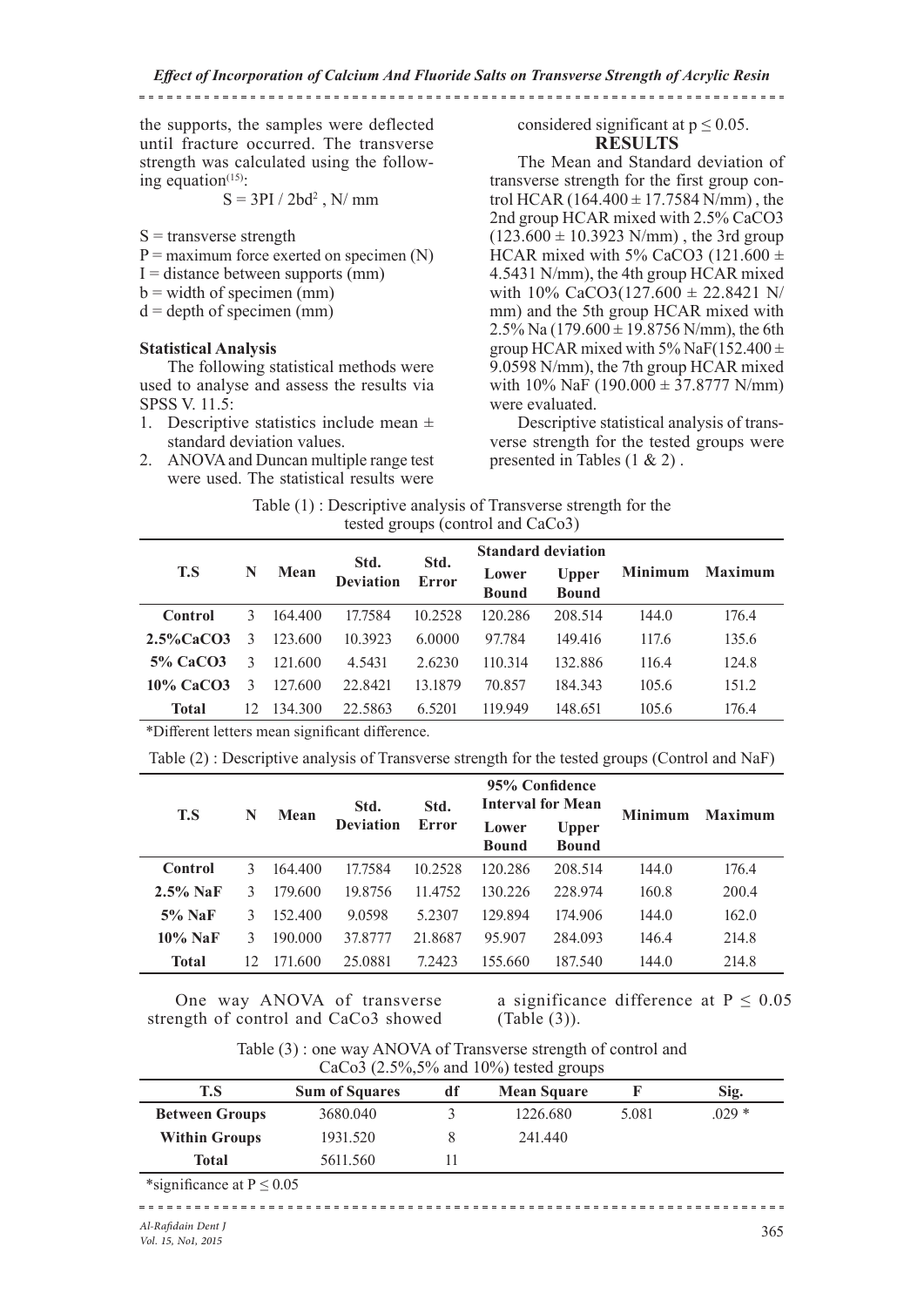# In comparison with the control ,there was a significant decrease at P≤ 0.05 in transverse strength .

One way ANOVA of transverse strength of control and NaF showed no significant differences at P≤ 0.05 (Table (4)) and even with the control .

| Table (4) : one way ANOVA of Transverse strength of control and |  |
|-----------------------------------------------------------------|--|
| NaF $(2.5\%, 5\%$ and 10%) tested groups                        |  |

| T.S                   | <b>Sum of Squares</b> | df | <b>Mean Square</b> |       | Sig.   |
|-----------------------|-----------------------|----|--------------------|-------|--------|
| <b>Between Groups</b> | 2469.120              |    | 823.040            | 1.478 | .292 * |
| <b>Within Groups</b>  | 4454.400              |    | 556.800            |       |        |
| Total                 | 6923.520              |    |                    |       |        |
|                       |                       |    |                    |       |        |

\* Not significance at  $P \le 0.05$ 

One way ANOVA of transverse strength of control , NaF and CaCo3

showed significance differences at  $P \le 0.05$ (Table (5)).

Table (5) : one way ANOVA of Transverse strength of all tested groups ( Control, CaCo3 and NaF )

| T.S                   | <b>Sum of Squares</b> | df | <b>Mean Square</b> |       | Sig.    |
|-----------------------|-----------------------|----|--------------------|-------|---------|
| <b>Between Groups</b> | 14047.406             |    | 2341.234           | 5.695 | $.004*$ |
| <b>Within Groups</b>  | 5755.200              | 14 | 411.086            |       |         |
| <b>Total</b>          | 19802.606             | 20 |                    |       |         |

\*significance at  $P \le 0.05$ 

The transverse strength for the tested groups (Figures  $(4)$ ,  $(5)$  and  $(6)$ ) incorporation of CaCo3 (2.5%,5% and 10%) into acrylic resin will significantly decrease transverse strength at  $P \le 0.05$  in comparison with the control. Incorporation of NaF (2.5%, 5% and 10%) into acrylic resin will significantly increase transverse strength in comparison with CaCo3 (2.5%, 5% and 10%) .It is not significant with the control.



Figure (4): Mean ±S.D and Duncan Multiple Analysis range test for transverse strength test of tested groups





Figure (5): Mean ±S.D and Duncan Multiple Analysis range test for transverse strength test of tested groups

- A . not significance with control.
- B. significance with 10%NaF.

*Al-Rafidain Dent J Vol. 15, No1, 2015*

**SEESSEES**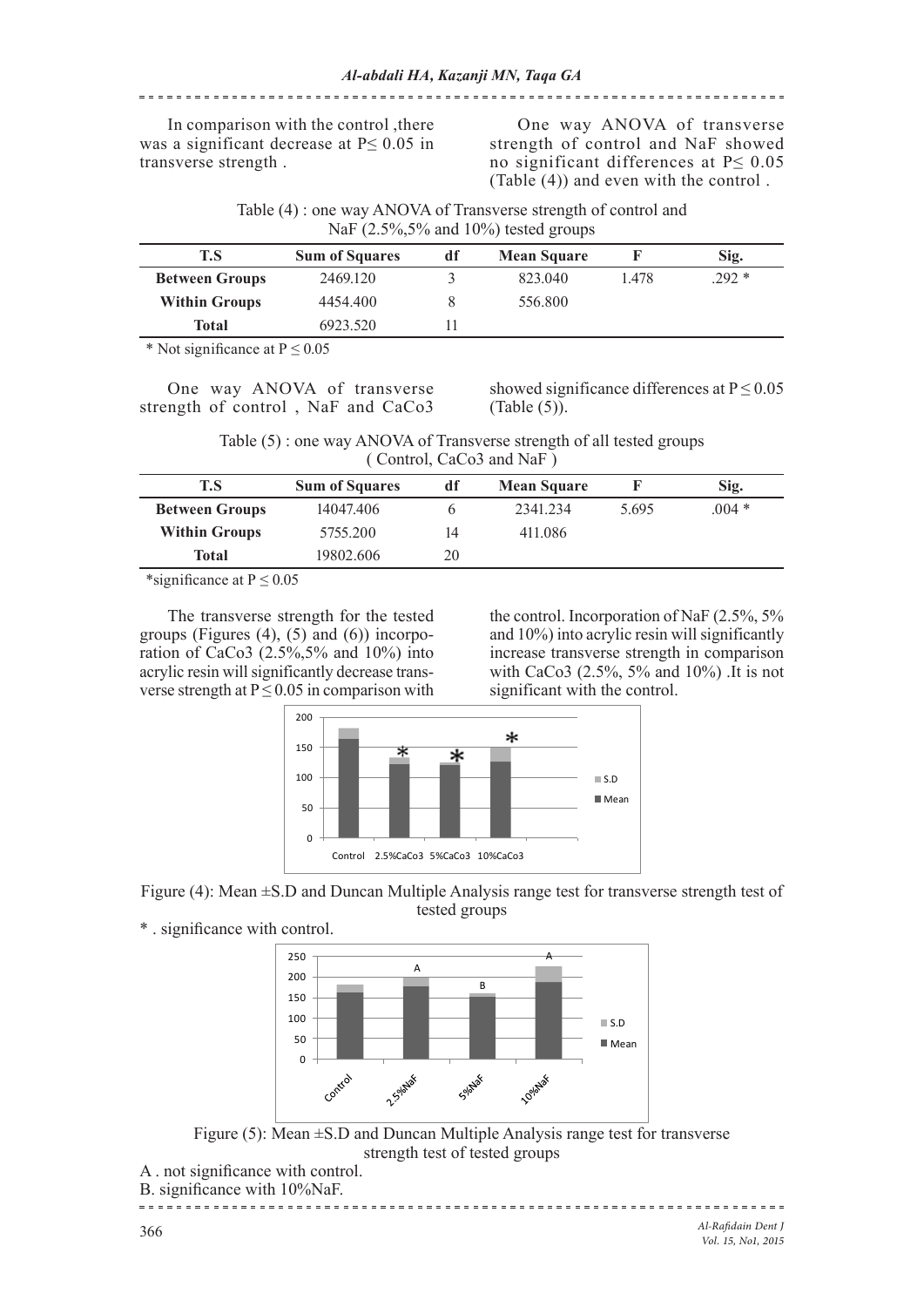#### *Effect of Incorporation of Calcium And Fluoride Salts on Transverse Strength of Acrylic Resin*



Figure (6): Mean ±S.D and Duncan Multiple Analysis range test for transverse strength test of all tested groups.

\*. Significance with control.

A. significance with 2. 5% CaCO3,5%CaCO3,10% CaCO3

B. significance with 2. 5% CaCO3,5%CaCO3,10% CaCO3 and 5% NaF

C. significance with 10% NaF

# **DISCUSSION**

The transverse strength of heat cured acrylic resin (HCAR) was considerably enhanced by including either metal wires or glass fibers. The influence of incorporation of Calcium salt CaCo3 from eggshell and Fluoride salt NaF with heat cured acrylic resin has not been tested before.

In our study Figures (4, 5 and 6) showed that adding CaCo3  $(2.5\%, 5\%$  and  $10\%)$  to HCAR will significantly decrease transverse strength in comparison with the control HCAR. This was within the acceptable range of ADA specifications ,1975.While adding NaF  $(2.5\%, 5\%$  and 10%) to HCAR will significantly increase transverse strength in comparison with CaCo3 (2.5%,5% and 10%) and not significant with the control .

This result agreed with Al-Bahar(2013) who concluded that after adding Hydroxyapatite (2% ,5% ) to heat cured acrylic resin showed an increase in strength of denture base.<sup>(18)</sup>

This result agreed with the Vodjdani and Kalid (2006) who showed that the transverse strength of heat polymerized denture base resin was considerably enhanced by including either metal wires or glass fibers.<sup>(12)</sup>

If fibers are to be used to strengthen a polymer material, optimal adhesion between the fibers and the polymer matrix is essential. Impregnation of reinforcing fibers with resin allows fibers to come into contact with the polymer matrix.(19,20)

This can be simulate the incorporation of NaF and CaCo3 into acrylic resin in this study .

This result agreed with Ayad et al. (2008) who found that the transverse strength of Metrocryl high-impact acrylic resin can be

increased significantly when reinforced with zirconia in a concentration of 5% and 15% respectively.(21)

# **CONCLUSIONS**

It was concluded that adding NaF to HCAR showed an increase in strength of denture base , but significant decrease in strength when adding CaCO3 to HCAR and this within acceptable range of ADA specification no.12 ,1975.

# **REFERENCES**

- 1. Anusavice J .Philips Science of dental material .10th ed . Philadelphia , W.B. Saunders Co. 1996; Pp:33-47 , 211-271, 461-469.
- 2. Gunningham JL .Shear bond strength of resin teeth to heat cured & light cured denture base resin .J oral Rehabil. 2000; 27 : 312- 316.
- 3. Murakami F, Rodrigues P, Campos C, Silva M. Physico chemical study of CaCO3 from egg shells . Cienc. Tecnol. Aliment Campinas. 2007; 27(3): 658-662.
- 4. Thapon J, Bourgeois C .L'Oeuf et lesovoproduits. Paris : Lavousier. Technique et Documentation. 1994; P: 344.
- 5. BourneJ, Howard G .Dietary research and guidance in health and disease. Karger . 1986; P:153.
- 6. Klein C; Hurlbut , Cornelius S, Dana J D. Manual of Mineralogy .21 ed. Wiley. 1999; P: 471.
- 7. Kyle, R. and Jowsey, J. Effect of sodium fluoride, calcium carbonate, and vitamin D on the skeleton in multiple myeloma. Cancer. 1980; 45: 1669–1674.